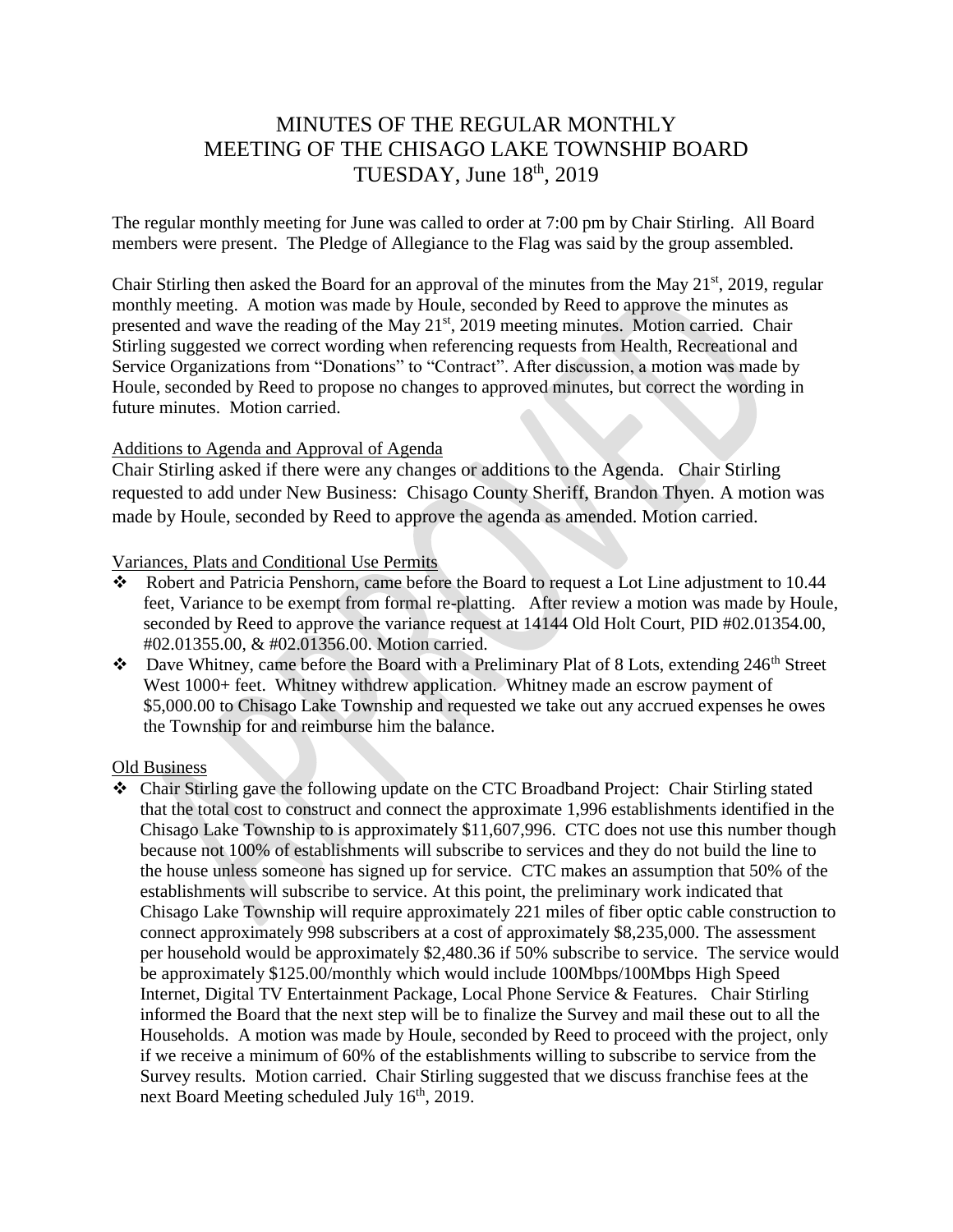Page two of June Minutes

- Supervisor Houle informed the Board that he received a response from the Minnesota State Auditor's office on May  $30<sup>th, 2019</sup>$  after they reviewed Lindstrom Fire Contract and did not see any issues.
- Supervisor Houle informed the Board that he has not heard back from John Peckman, Chisago City Administrator in regards to the Townships portion of the equity from the sale of the old Fire Station, but Houle reviewed the Agreement from 2016 and it is stated in the agreement the any Township equity from sale of Fire Station will be applied to future equipment.
- Chair Stirling informed the Board that she received a memo from CLFLWD in regards to Mattson Wetland issues and according to them there is a culvert issue. Township Maintenance Supervisor, Wikelius stated that the culvert under Lofton is all rusted and does need to be replaced, and someone needs to get authorization to clean the ditches. After some discussion Supervisor Houle and Maintenance Supervisor, Wikelius is going to set up a time to meet out at the property and assess the problem and try and come up with a solution.

# New Business

- Chisago County Sheriff Brandon Thyen came before the Board to give them an update. Sheriff Thyen stated that they now have a Drone Program, they have one large drone and one smaller drone available to help assist with several different calls. They plan on putting the Drones in use beginning in July 2019. Sheriff Thyen, also stated that they are expanding and enhancing rehabilitative programs for offenders, along with a GED program. This will allow inmates to begin rehabilitative treatment programs, and/or complete their GED testing, while in jail. They have had a couple inmates that have completed the course and received their GED's. Sheriff Thyen stated that an average daily population in the jail is 70 inmates. They can house up to 80 with current staff. The facility can house 120 but they would have to add more staff and they are not ready to do that yet.
- A request was received from Township Engineer, Dan Boyum for the  $1<sup>st</sup>$  payment of \$393,122.06 to North Valley, Inc., for 2019 Street Improvement (245<sup>th</sup> Street). A motions was made by Houle, seconded by Reed to approve the 1<sup>st</sup> payment in the amount of \$393,122.06 to North Valley, Inc., for 2019 Street Improvements. Motion carried.
- The Board received an application from XCEL Energy for permission to replace, construct and therefore maintain: Install underground 1-ph primary off of existing pole for new Event Center. After review a motion was made by Houle, seconded by Reed to approve the application from EXCEL Energy. Motion carried.
- The Board received an application from XCEL Energy for utility work on Lakelawn Drive. Chair Stirling stated that this parcel belongs to the City of Lindstrom. Clerk Peterson agreed to contact XCEL and inform them that is application will need to be sent to the City of Lindstrom.
- A proposal was received from Auditor Michael Pofahl for the 2019 Township Audit not to exceed \$5,775.00 plus \$100 for processing fees. After discussion a motion was made by Houle, seconded by Reed to approve the audit proposal from Michael Pofahl for 2019 not to exceed \$5,775.00 plus \$100 for increased processing fees. Motion carried.
- Chair Stirling informed the Board that we received a request from the Highway 8 Task Force for a letter of Support for the 2019 BUILD Discretionary Grant. Chair Stirling drafted a letter of support for the Board's review. After review a motion was made by Stirling, seconded by Houle to send the letter of support to the U.S Department of Transportation.